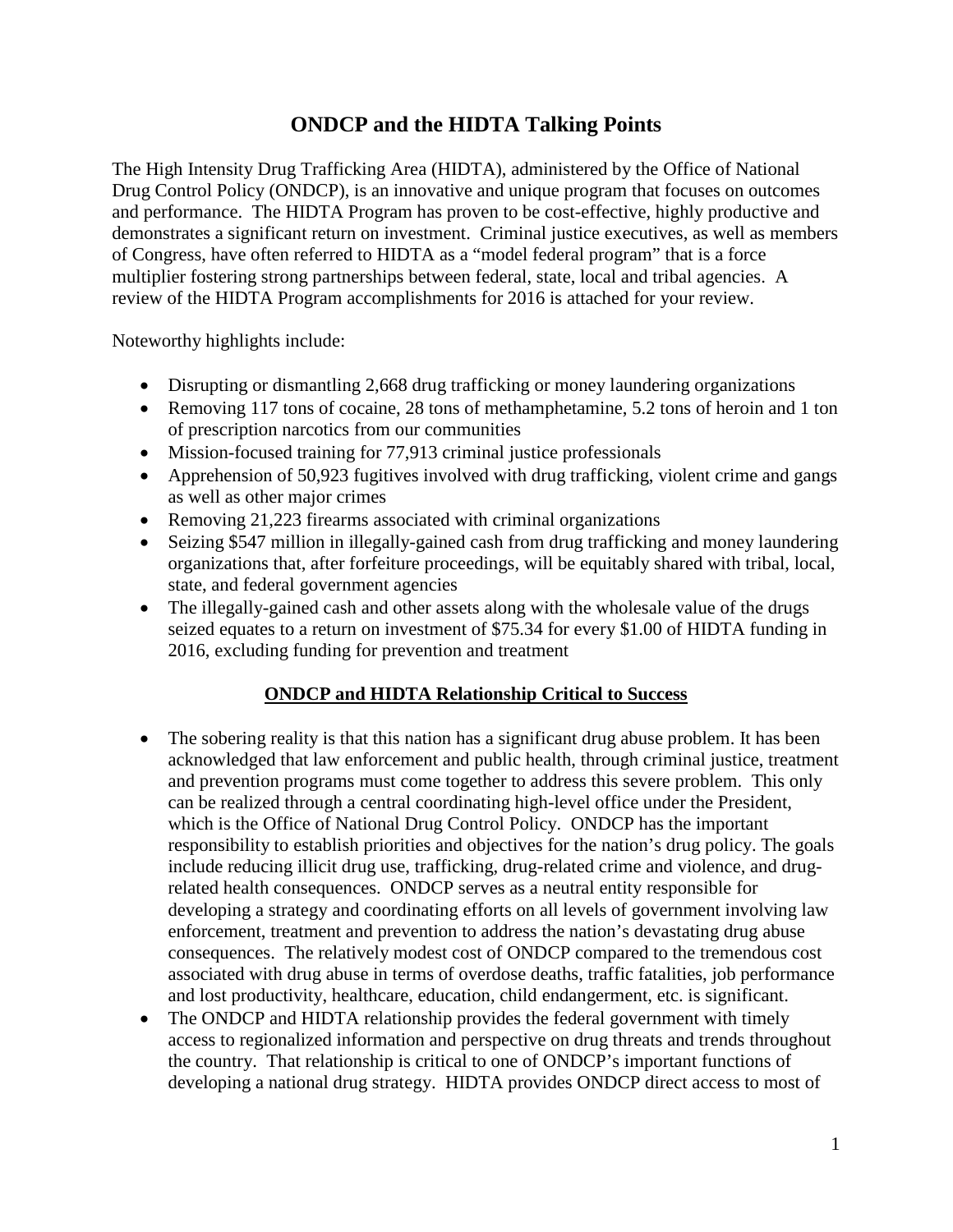the major criminal justice system leaders across the country who are participants in the HIDTA Program.

- The flexibility and neutrality of HIDTA under ONDCP's oversight, provides the federal government with the ability to address emerging drug threats across the country through long-standing federal, state and local partnerships. One of the most critical factors affecting success of the HIDTA Program is based on its placement in ONDCP, which offers the program a neutral, non-agency-biased environment. This factor lead, Congress and law enforcement leadership throughout this country, in 2005 and 2006, to strongly oppose removing the HIDTA Program from ONDCP. Their reasons at that time are still valid today and include:
	- o ONDCP is best suited to administer and guide HIDTA funding and resources. Unlike other federal agencies, ONDCP: 1) does not maintain an enforcement arm; 2) does not have any representatives on the HIDTA Executive Boards; and 3) does not compete for any funding or resources. Key stakeholders agree that HIDTA's balanced neutrality would be threatened should the program be moved from ONDCP.
	- o In 2005 and 2006, a reason given for moving HIDTA is that ONDCP is a policy office and should not manage an operational program. While ONDCP provides oversight and guidance implementing a national strategy, it does not manage the program. Management is accomplished by regional executive boards comprised of federal, state and local criminal justice administrators.
	- o It is the federal, state, local and tribal partnership, and not ONDCP, that is responsible for preparing the regional threat assessment, identifying strategies to address the threat, funding those strategies, assessing the performance and making necessary adjustments. That is done on a regional basis and not from a "one size fits all" perspective.
	- o In 2005 and 2006, a significant number of state and local leaders indicated they would likely withdraw their resources should HIDTA be removed from ONDCP to another government department. They cited that HIDTA would lose its neutrality and they would lose an "equal voice" in helping to direct the HIDTA Program.
	- o Transferring the program to another federal agency would create an imbalance in power and potentially shift priorities from a regional basis to a more centralized basis.
	- o Federal agencies measure of success is based on results produced by that particular federal agency. HIDTA's success is predicated on the results of a multi-agency, federal state, local and tribal partnership, not just one agency.
- ONDCP coordinates the nation's effort to reduce illegal drugs and drug abuse. Its success is predicated on the results produced by partnerships it creates and facilitates. HIDTA serves as the catalyst for federal, state, local and tribal partnerships. Its structure and function is an intentional "perfect fit" for ONDCP.
	- o Congress, in its wisdom, originally created ONDCP and the HIDTA Program together and has repeated that through reauthorizations.
- HIDTA is the eyes and ears for ONDCP and facilitates much-needed and timely flow of information to and from ONDCP and its criminal justice partners.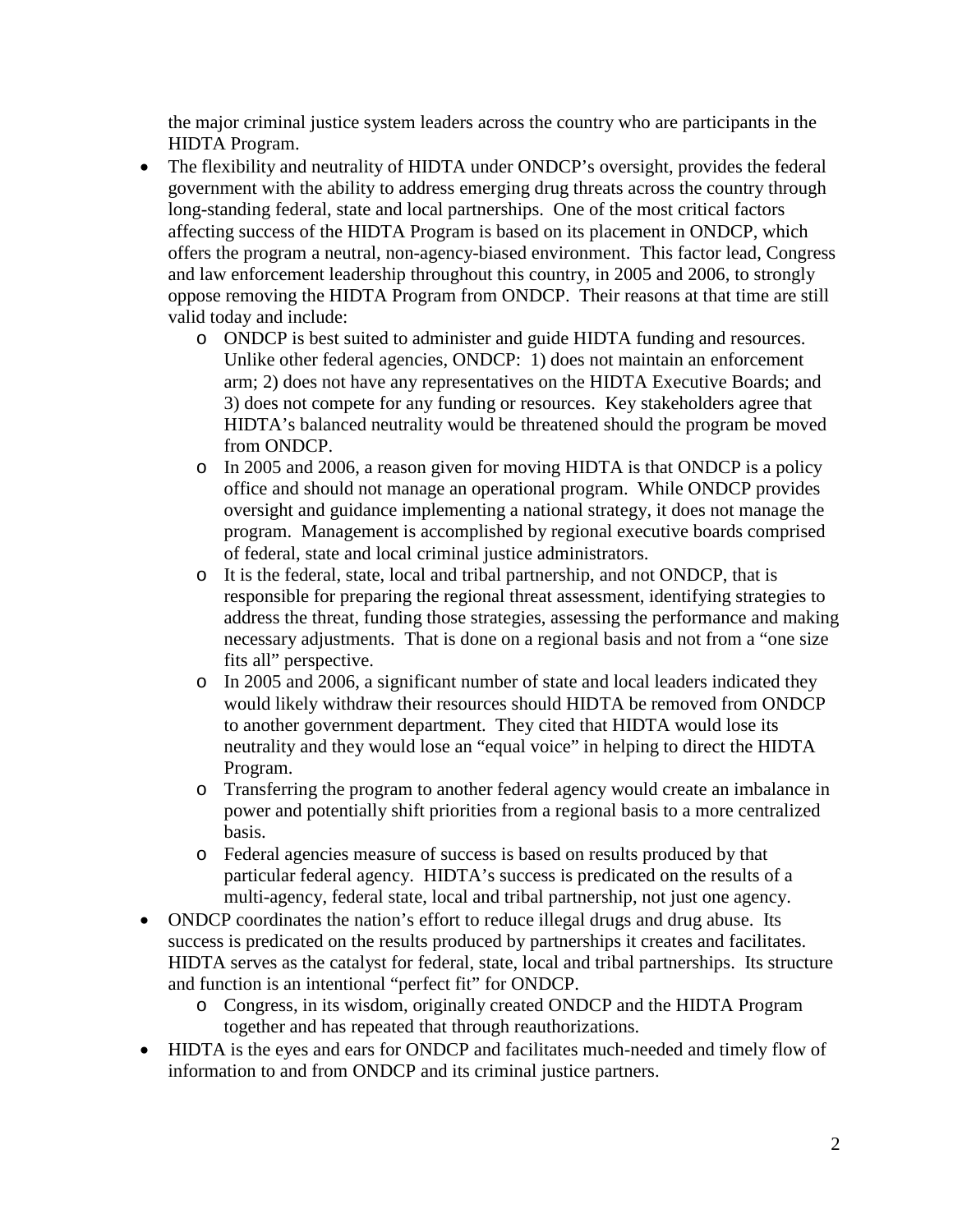## **HIDTA is Not Duplicative or Redundant of Other Federal Efforts**

The HIDTA Program is definitely not "redundant" or "duplicative" of any other drug policy effort. There are some who mistakenly compare the Department of Justice (DOJ) Organized Crime Drug Enforcement Task Force (OCDETF) Program to the ONDCP HIDTA Program. These two programs are not duplicative or redundant but rather complement each other.

- In 2016 OCDETF received \$512 million which paid for approximately 2,900 federal positions in six different DOJ agencies to augment their existing budgets. As an example, DEA and FBI received 1,783 funded positions and the U.S. Attorney offices received 1,027 positions through OCDETF. The majority of HIDTA's 2016 budget (\$250 million) supported 600 tribal, local, state and federal commingled task forces with a mission to disrupt or dismantle international, multi-state and local drug trafficking and money laundering organizations. One hundred percent of OCDETF's budget goes to fund federal agencies whereas the majority of HIDTA's funding supports state and local agency drug enforcement efforts in partnership with federal agencies.
- OCDETF provides some overtime and travel funding to state and local agencies (\$29) million) out of DOJ's asset forfeiture account to help facilitate larger, long-term investigations after receiving OCDETF designation. In 2016, a significant number of OCDETF-designated investigations (1,519) originated from, and were led by, HIDTA task forces.
- In 2016, OCDETF-designated investigations were responsible for disrupting or dismantling 226 CPOT (Consolidated Priority Organization Targets) which are the most prolific international drug trafficking and money laundering organizations. HIDTA task forces were responsible for dismantling or disrupting 129 CPOTs, many of which were OCDETF-designated investigations.
- OCDETF is involved with twelve strike forces throughout the country primarily consisting of federal agents and managed by one of the federal DOJ agencies. HIDTA supports 600 tribal, local, state and federal task forces staffed with federal as well as 15,377 tribal, local and state personnel from 2,135 agencies in 49 states, all with the same mission, and are managed jointly by local, state and federal criminal justice executives.
- OCDETF's primary function is the funding of federal positions and supporting OCDETF-designated investigations. HIDTA's primary mission is to disrupt and dismantle drug trafficking and money laundering organizations but also to help make law enforcement more efficient and effective. This includes investigative support centers which provide strategic and tactical support for investigations and agencies, training, case deconfliction and coordinating activities with prevention and treatment. HIDTA also has national initiatives including the Domestic Highway Enforcement Program, National Emerging Threats Initiative, National Marijuana Initiative and the multi-HIDTA Heroin Response Strategy Initiative.

This brief comparison of the two programs is not meant to imply one is more important than the other but rather to point out they are not duplicative or redundant and complement each other in addressing the drug problem in this country.